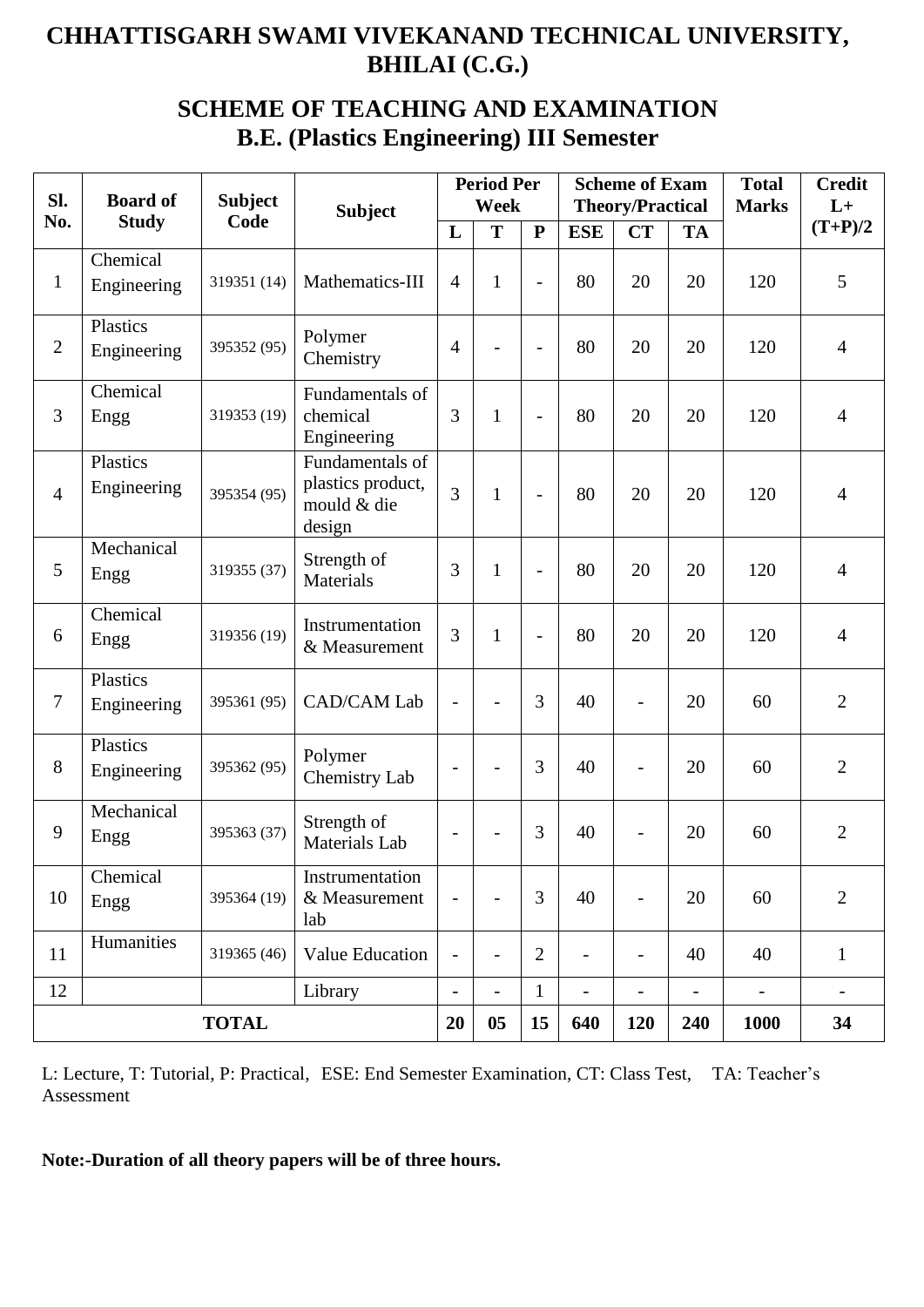### **SCHEME OF TEACHING AND EXAMINATION B.E. (Plastics Engineering) IV Semester**

| Sl.            | <b>Board of</b>         | <b>Subject</b> | <b>Subject</b>                                                          |                          | Week                     | <b>Period Per</b> | <b>Scheme of Exam</b><br><b>Theory/Practical</b> |                          |                          | <b>Total</b><br><b>Marks</b> | <b>Credit</b><br>$L+$ |
|----------------|-------------------------|----------------|-------------------------------------------------------------------------|--------------------------|--------------------------|-------------------|--------------------------------------------------|--------------------------|--------------------------|------------------------------|-----------------------|
| No             | <b>Study</b>            | Code           |                                                                         | L                        | T                        | ${\bf P}$         | <b>ESE</b>                                       | <b>CT</b>                | <b>TA</b>                |                              | $(T+P)/2$             |
| $\mathbf{1}$   | Plastics<br>Engineering | 395451 (95)    | Mould Engineering                                                       | $\overline{4}$           | $\mathbf{1}$             | $\overline{a}$    | 80                                               | 20                       | 20                       | 120                          | 5                     |
| $\overline{2}$ | Chemical<br>Engineering | 319452 (19)    | Environmental<br>Pollution & Control                                    | 3                        | $\mathbf{1}$             | $\overline{a}$    | 80                                               | 20                       | 20                       | 120                          | $\overline{4}$        |
| 3              | Plastics<br>Engineering | 395453 (95)    | <b>Plastics Testing</b><br>Technology-I                                 | 3                        | $\mathbf{1}$             | $\overline{a}$    | 80                                               | 20                       | 20                       | 120                          | 4                     |
| $\overline{4}$ | Chemical<br>Engineering | 319454(19)     | <b>Material Technology</b>                                              | $\overline{4}$           | $\overline{0}$           | $\overline{a}$    | 80                                               | 20                       | 20                       | 120                          | $\overline{4}$        |
| 5              | Plastics<br>Engineering | 395455 (95)    | Physical<br>Chemistry<br>of Polymer                                     | $\overline{4}$           | $\overline{0}$           | $\overline{a}$    | 80                                               | 20                       | 20                       | 120                          | $\overline{4}$        |
| 6              | Plastics<br>Engineering | 395456 (95)    | CAD/CAM/CAE for<br><b>Plastics Engineering</b>                          | $\overline{4}$           | $\overline{0}$           | $\overline{a}$    | 80                                               | 20                       | 20                       | 120                          | $\overline{4}$        |
| $\tau$         | Plastics<br>Engineering | 395461 (95)    | Mould<br>Engineering<br>Lab                                             |                          | $\overline{a}$           | 3                 | 40                                               |                          | 20                       | 60                           | $\overline{2}$        |
| 8              | Chemical<br>Engg.       | 395462 (19)    | Environmental<br>Pollution<br>Control<br>Lab                            | $\overline{\phantom{0}}$ |                          | 3                 | 40                                               | $\overline{a}$           | 20                       | 60                           | $\overline{2}$        |
| 9              | <b>Plastics Engg</b>    | 395463 (95)    | <b>Plastics Testing</b><br>Technology-I Lab                             |                          |                          | 3                 | 40                                               | $\overline{a}$           | 20                       | 60                           | $\overline{2}$        |
| 10             | Plastics<br>Engineering | 395464 (95)    | Design & mold flow<br>analysis practice<br>using<br>CAD/CAM/CAE-<br>Lab | $\overline{\phantom{0}}$ | $\overline{\phantom{a}}$ | 3                 | 40                                               |                          | 20                       | 60                           | $\overline{2}$        |
| 11             | Humanities              | 319465 (46)    | Health, Hygienic &<br>Yoga                                              | $\overline{\phantom{a}}$ | $\overline{\phantom{a}}$ | $\overline{2}$    | $\overline{\phantom{a}}$                         | $\overline{\phantom{a}}$ | 40                       | 40                           | $\mathbf{1}$          |
| 12             |                         |                | Library                                                                 | $\overline{\phantom{a}}$ | $\overline{\phantom{a}}$ | $\mathbf{1}$      | $\overline{\phantom{0}}$                         | $\overline{\phantom{0}}$ | $\overline{\phantom{a}}$ |                              |                       |
|                | <b>TOTAL</b>            |                |                                                                         |                          | $\mathbf{3}$             | 15                | 640                                              | 120                      | 240                      | 1000                         | 34                    |

**L: Lecture T: Tutorial P: Practical ESE End Semester Examination** 

**CT: Class Test TA:Teacher's Assessment**

**\* Industrial Training of Six weeks is mandatory for B.Techstudents. It is to be completed in two parts. The first part will be in summer after IV sem. After which students have to submit a training report which will be evaluated by the college teachers during B.Tech. V sem**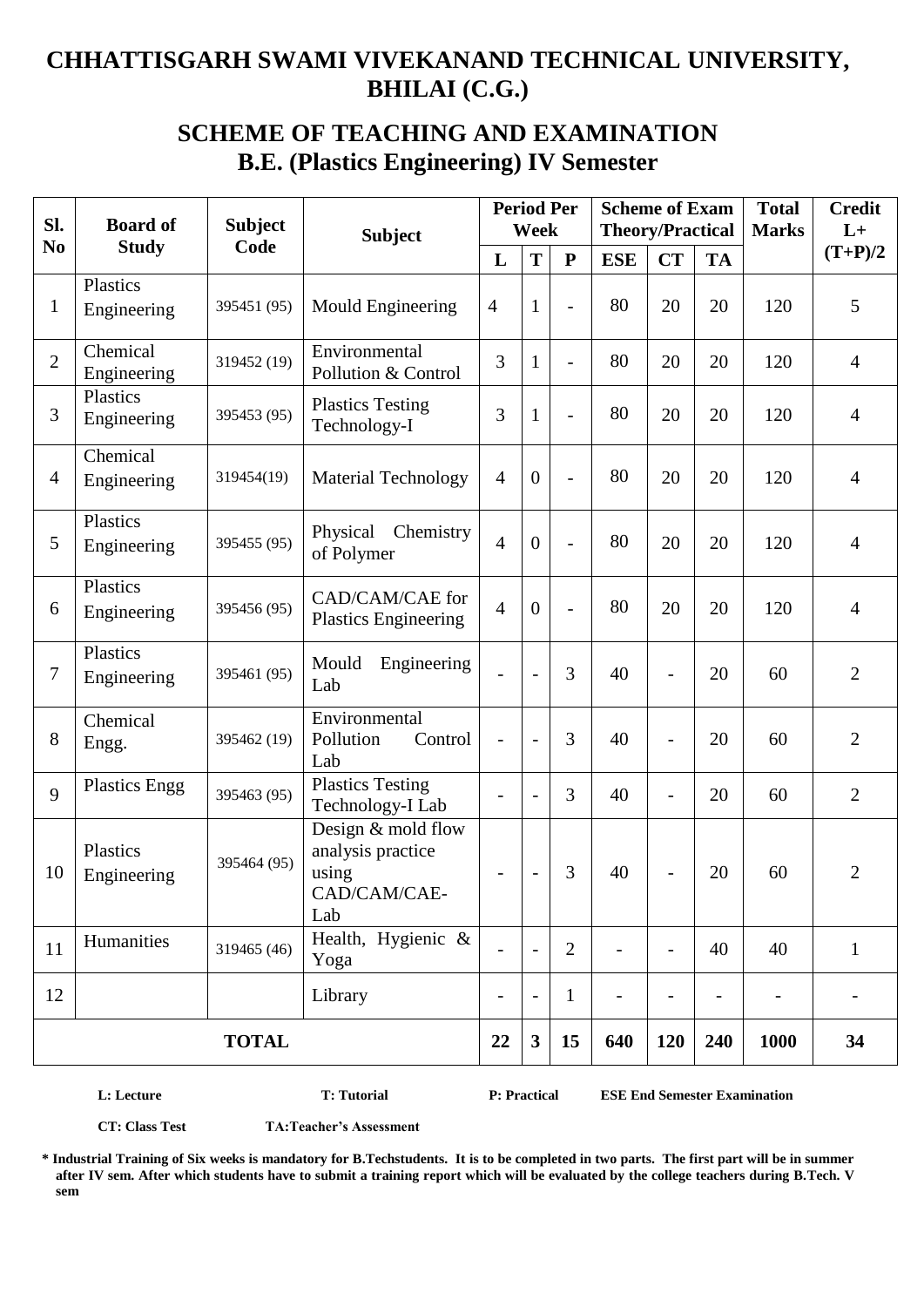### **SCHEME OF TEACHING AND EXAMINATION B.E. (Plastics Engineering) V Semester**

| SL.            | <b>Board of</b>         | <b>Subject</b> | <b>Subject</b>                                              |                | <b>Period Per</b><br>Week |                          | <b>Scheme of Exam</b><br><b>Theory/Practical</b> |                |           | <b>Total</b><br><b>Mark</b> | <b>Credit</b><br>$L+$    |
|----------------|-------------------------|----------------|-------------------------------------------------------------|----------------|---------------------------|--------------------------|--------------------------------------------------|----------------|-----------|-----------------------------|--------------------------|
| N <sub>0</sub> | <b>Study</b>            | Code           |                                                             | L              | T                         | ${\bf P}$                | <b>ESE</b>                                       | <b>CT</b>      | <b>TA</b> | ${\bf S}$                   | $(T+P)/2$                |
| $\mathbf{1}$   | Chemical<br>Engg.       | 319551 (19)    | <b>Fluid Flow Operations</b>                                | $\overline{4}$ | $\mathbf{1}$              | $\sim$                   | 80                                               | 20             | 20        | 120                         | $\overline{\mathcal{L}}$ |
| $\overline{2}$ | Chemical<br>Engg.       | 319552 (19)    | <b>Heat Transfer Operations</b>                             | $\overline{4}$ | 1                         | $\overline{a}$           | 80                                               | 20             | 20        | 120                         | $\overline{\mathcal{L}}$ |
| 3              | Plastics<br>Engineering | 395553 (95)    | Plastics materials & it's<br>applications-I                 | $\overline{4}$ | L                         | L,                       | 80                                               | 20             | 20        | 120                         | $\overline{\mathcal{L}}$ |
| $\overline{4}$ | Plastics<br>Engineering | 395554 (95)    | <b>Plastics Processing</b><br>Technology-I                  | $\overline{4}$ | L                         | L,                       | 80                                               | 20             | 20        | 120                         | $\overline{4}$           |
| 5              | Chemical<br>Engg.       | 319555 (19)    | <b>Chemical Engineering</b><br>Thermodynamics               | $\overline{4}$ | $\overline{a}$            | $\overline{\phantom{a}}$ | 80                                               | 20             | 20        | 120                         | $\overline{\mathcal{L}}$ |
| 6              | Plastics<br>Engineering | 395556 (95)    | Additives &<br>Compounding                                  | 3              | 1                         | L,                       | 80                                               | 20             | 20        | 120                         | 4                        |
| $\tau$         | Plastics<br>Engineering | 395561 (95)    | Fluid Flow operations<br>Lab-I                              | L,             | L.                        | 3                        | 40                                               | $\overline{a}$ | 20        | 60                          | $\overline{2}$           |
| 8              | Plastics<br>Engineering | 395562 (95)    | <b>Heat Transfer Operations</b><br>Lab                      | ÷,             | L,                        | $\overline{2}$           | 40                                               | ÷,             | 20        | 60                          | $\overline{2}$           |
| 9              | Plastics<br>Engineering | 395563 (95)    | <b>Plastics Processing</b><br>Technology-I Lab              | L              | L                         | 3                        | 40                                               | $\overline{a}$ | 20        | 60                          | $\overline{2}$           |
| 10             | Plastics<br>Engineering | 395564 (95)    | Additives &<br>Compounding Lab                              | ÷,             | $\overline{\phantom{a}}$  | 3                        | 40                                               | $\overline{a}$ | 20        | 60                          | $\overline{2}$           |
| 11             | Humanities              | 300565(46)     | <b>Personality Development</b>                              | ÷,             | L,                        | $\overline{2}$           |                                                  |                | 20        | 20                          | $\overline{2}$           |
| 12             | Plastics<br>Engineering | 395566 (95)    | <b>Practical Training</b><br>Evaluation/Seminar/<br>Library | $\overline{a}$ | ÷,                        | $\mathbf{1}$             |                                                  | $\overline{a}$ | 20        | 20                          | $\mathbf{1}$             |
|                |                         | <b>TOTAL</b>   |                                                             | 23             | $\mathbf{3}$              | 14                       | 640                                              | 120            | 240       | 1000                        | 35                       |

**L: Lecture T: Tutorial P: Practical**

**ESE End Semester Examination CT: Class Test TA: Teacher's Assessment**

**\* Industrial Training of eight weeks is mandatory for B.E. students. It is to be completed in two parts. The first part will be in summer after IV sem. After which students have to submit a training report which will be evaluated by the college teachers during B. Tech. V sem.**

**Name of the Programme:** Bachelor of Engineering **::::::: Duration of the programme:** Four Years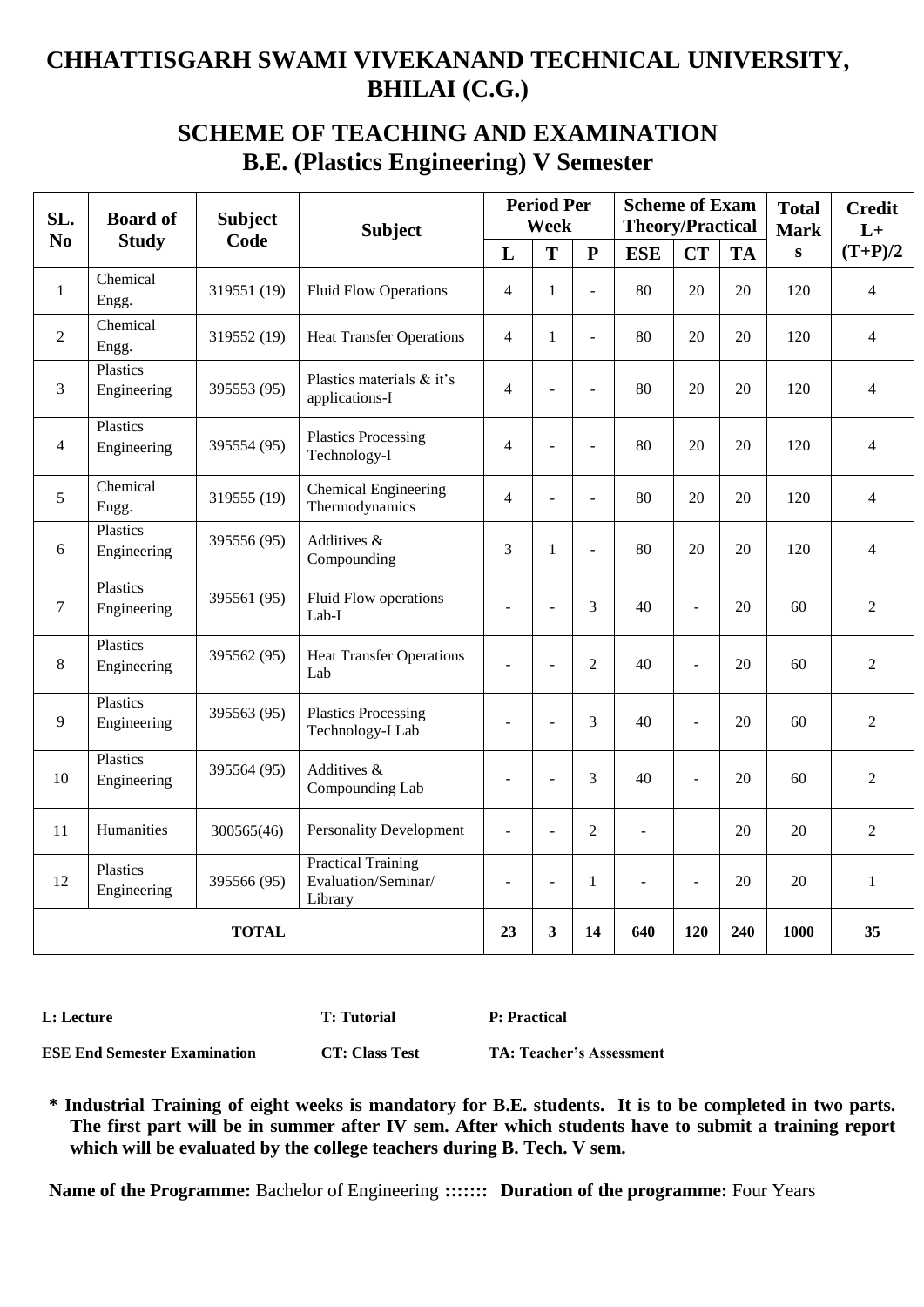### **CHHATTISGARH SWAMI VIVEKANAND TECHNICAL UNIVERSITY, BHILAI (C.G.) SCHEME OF TEACHING AND EXAMINATION B.E. (Plastics Engineering) VI Semester**

| Sl.                                  | <b>Board of</b>         | <b>Subject</b> | <b>Subject</b>                                          |                          | <b>Period Per</b><br>Week |                | <b>Scheme of Exam</b><br><b>Theory/Practical</b> |     |              | <b>Total</b> | <b>Credit</b><br>$L+$ |
|--------------------------------------|-------------------------|----------------|---------------------------------------------------------|--------------------------|---------------------------|----------------|--------------------------------------------------|-----|--------------|--------------|-----------------------|
| No                                   | <b>Study</b>            | Code           |                                                         | L                        | T                         | ${\bf P}$      | <b>ESE</b>                                       | CT  | <b>TA</b>    | <b>Marks</b> | $(T+P)/2$             |
| 1                                    | Chemical<br>Engineering | 319651 (19)    | System Analysis and<br><b>Computer Programming</b>      | 3                        | $\mathbf{1}$              | $\overline{a}$ | 80                                               | 20  | 20           | 120          | $\overline{4}$        |
| $\overline{2}$                       | Plastics<br>Engineering | 395652 (95)    | <b>Modern Manufacturing</b><br>Process                  |                          | 1                         | $\blacksquare$ | 80                                               | 20  | 20           | 120          | 4                     |
| 3                                    | Plastics<br>Engineering | 395653 (95)    | <b>Plastics Testing</b><br>Technology-II                | 4                        | 1                         |                | 80                                               | 20  | 20           | 120          | $\overline{4}$        |
| 4                                    | Plastics<br>Engineering | 395654 (95)    | <b>Advanced Plastics</b><br>Processing Techniques       | 4                        | $\mathbf 1$               | $\overline{a}$ | 80                                               | 20  | 20           | 120          | $\overline{4}$        |
| 5                                    | Plastics<br>Engineering | 395655 (95)    | Polymer Structure &<br>Properties relationship          | $\overline{4}$           | $\bar{a}$                 |                | 80                                               | 20  | 20           | 120          | $\overline{4}$        |
| 6                                    | <b>Refer Table-I</b>    |                | <b>Professional Elective-I</b>                          | 4                        | $\bar{a}$                 |                | 80                                               | 20  | 20           | 120          | $\overline{4}$        |
| 7                                    | Plastics<br>Engineering | 395661 (95)    | System Analysis &<br><b>Computer Programming</b><br>Lab |                          | $\blacksquare$            | 3              | 40                                               |     | 20           | 60           | $\overline{2}$        |
| 8                                    | Plastics<br>Engineering | 395662 (95)    | <b>Modern Manufacturing</b><br>Lab                      |                          | $\overline{a}$            | 3              | 40                                               |     | 20           | 60           | $\overline{2}$        |
| 9                                    | Plastics<br>Engineering | 395663 (95)    | <b>Plastics Testing</b><br>Technology-II Lab            |                          | L,                        | 3              | 40                                               |     | 20           | 60           | $\overline{2}$        |
| 10                                   | Plastics<br>Engineering | 395664 (95)    | <b>Plastics Processing Lab-II</b>                       | $\overline{a}$           | $\overline{a}$            | $\overline{2}$ | 40                                               |     | 20           | 60           | $\overline{2}$        |
| 11                                   | Management              | 300665 (76)    | Managerial Skill                                        | $\overline{\phantom{0}}$ | $\overline{\phantom{a}}$  | $\overline{2}$ |                                                  |     | 20           | 20           | $\mathbf{1}$          |
| 12<br>Seminar/Library<br>395666 (95) |                         | $\overline{a}$ | $\blacksquare$                                          | 1                        |                           |                | 20                                               | 20  | $\mathbf{1}$ |              |                       |
|                                      | <b>TOTAL</b>            |                |                                                         | 22                       | 4                         | 14             | 640                                              | 120 | 240          | 1000         | 34                    |

#### **PLASTICS ENGINEERING**

#### **Table - I Professional Elective - I**

| SI.<br>N <sub>o</sub> | <b>Board of Study</b>       | <b>Subject Code</b> | <b>Subject</b>                   |
|-----------------------|-----------------------------|---------------------|----------------------------------|
|                       | <b>Chemical Engineering</b> | 319671 (19)         | Optimization technique           |
|                       | <b>Chemical Engineering</b> | 319672 (19)         | Membrane Science and Engineering |
| 3                     | <b>Chemical Engineering</b> | 319673 (19)         | Project Engineering              |
| 4                     | <b>Chemical Engineering</b> | 319674 (19)         | Nanotechnology                   |

#### **Note:-**

- 1. Industrial Training of eight weeks is mandatory for B.E. students. It is to be completed in two parts. The first part will be in summer after IV sem. After which students have to submit a training report which will be evaluated by the college teachers during B.E. VII sem.
- 2.  $1/4^{\text{th}}$  of total strength subject to minimum of 20 students is required to offer an elective in the college in a particular Academic session.
- 3. Choice of elective course once made for an examination cannot be change in future examination.

| <b>L: Lecture</b>                    | <b>T:</b> Tutorial    | <b>P</b> : Practical            |
|--------------------------------------|-----------------------|---------------------------------|
| <b>ESE- End Semester Examination</b> | <b>CT: Class Test</b> | <b>TA: Teacher's Assessment</b> |

**Name of the Programme: Bachelor of Engineering ::::::: Duration of the programme: Four Years**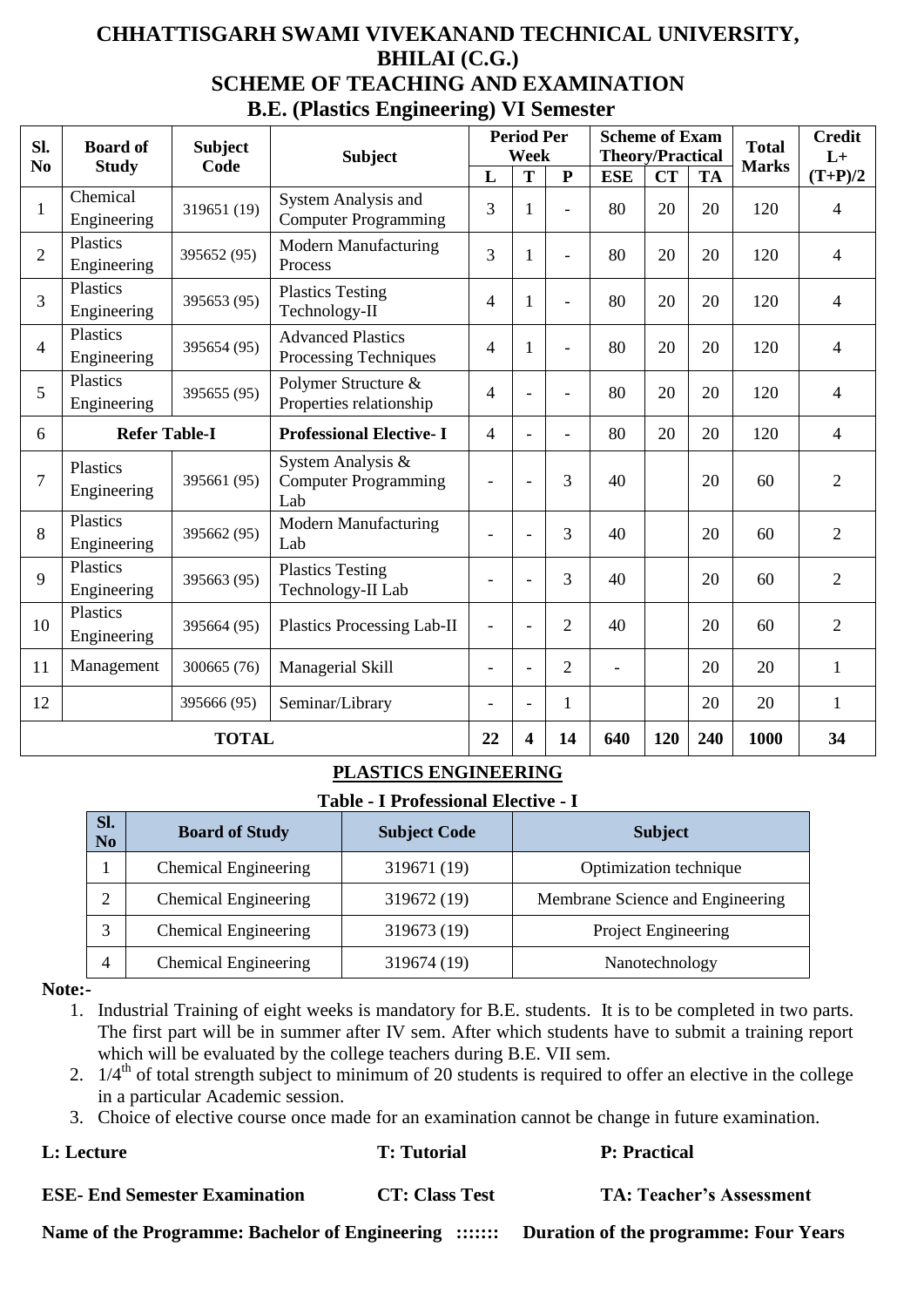## **SCHEME OF TEACHING AND EXAMINATION B.E. (Plastics Engineering) VII Semester**

| S.             | <b>Board of</b>                | <b>Subject</b> | <b>Period Per</b><br><b>Week</b><br><b>Subject</b>            |                          |                          | <b>Scheme of Exam</b><br><b>Theory/Practical</b> |            | <b>Total</b><br><b>Mark</b> | <b>Credit</b><br>$L+$ |      |                             |
|----------------|--------------------------------|----------------|---------------------------------------------------------------|--------------------------|--------------------------|--------------------------------------------------|------------|-----------------------------|-----------------------|------|-----------------------------|
| N <sub>0</sub> | <b>Study</b>                   | Code           |                                                               | L                        | T                        | ${\bf P}$                                        | <b>ESE</b> | <b>CT</b>                   | <b>TA</b>             | S    | $(T+P)$ /<br>$\overline{2}$ |
| $\mathbf{1}$   | <b>Plastics</b><br>Engineering | 395751 (95)    | <b>Plastics Waste</b><br>Management &<br>Recycling Technology | $\overline{4}$           | 1                        |                                                  | 80         | 20                          | 20                    | 120  | 5                           |
| $\overline{2}$ | Plastics<br>Engineering        | 395752 (95)    | Polymer Rheology                                              | 3                        | $\mathbf{1}$             |                                                  | 80         | 20                          | 20                    | 120  | $\overline{4}$              |
| 3              | <b>Plastics</b><br>Engineering | 395753 (95)    | <b>Polymer Composite</b><br>Technology                        | 4                        | 1                        |                                                  | 80         | 20                          | 20                    | 120  | 5                           |
| $\overline{4}$ | <b>Plastics</b><br>Engineering | 395754 (95)    | <b>Plastics Packaging</b><br>Technology                       | 4                        | 1                        | $\overline{\phantom{0}}$                         | 80         | 20                          | 20                    | 120  | 5                           |
| 5              | <b>Refer Table-II</b>          |                | Elective-II                                                   | $\overline{4}$           | $\mathbf{1}$             | $\overline{a}$                                   | 80         | 20                          | 20                    | 120  | $\overline{5}$              |
| 6              | <b>Plastics</b><br>Engineering | 395761 (95)    | <b>Plastics Waste</b><br>Management<br>Technology Lab         | $\overline{a}$           |                          | 3                                                | 40         |                             | 20                    | 60   | $\overline{2}$              |
| $\overline{7}$ | Plastics<br>Engineering        | 395762 (95)    | Polymer Rheology<br>Lab                                       | $\overline{a}$           |                          | 3                                                | 40         |                             | 20                    | 60   | $\overline{2}$              |
| 8              | <b>Plastics</b><br>Engineering | 395763 (95)    | Polymer Composite<br><b>Technology Lab</b>                    | $\overline{\phantom{a}}$ |                          | 3                                                | 40         |                             | 20                    | 60   | $\overline{2}$              |
| 9              | Chemical<br>Engineering        | 395764 (19)    | Minor Project                                                 | $\overline{\phantom{a}}$ |                          | $\overline{4}$                                   | 100        |                             | 40                    | 140  | $\overline{2}$              |
| 10             | Chemical<br>Engineering        | 395765 (19)    | Innovative and<br><b>Entrepreneurial Skills</b>               | $\overline{\phantom{0}}$ | $\overline{\phantom{0}}$ | $\overline{2}$                                   |            |                             | 40                    | 40   | $\mathbf{1}$                |
| 11             | Chemical<br>Engineering        | 395766 (19)    | <b>Practical Training</b><br><b>Evaluation</b> and<br>Library | $\overline{\phantom{0}}$ |                          | 1                                                |            |                             | 40                    | 40   | $\mathbf{1}$                |
|                |                                | <b>TOTAL</b>   |                                                               | 19                       | 5                        | 16                                               | 620        | 100                         | 280                   | 1000 | 34                          |

#### **Table - II Professional Elective - II**

| S.No. | <b>Board of Study</b>       | <b>Subject Code</b> | <b>Subject</b>          |
|-------|-----------------------------|---------------------|-------------------------|
|       | <b>Plastics Engineering</b> | 395771 (95)         | Polymer Nano composite  |
|       | <b>Plastics Engineering</b> | 395772 (95)         | Polyurethane Technology |
|       | <b>Plastics Engineering</b> | 395773 (95)         | Biodegradable Polymers  |
|       | <b>Plastics Engineering</b> | 395774 (95)         | Nylon Technology        |

#### **Note:-**

1. All theory papers will be of three hours duration

2. \*\* To be completed after VI semester and before the Commencement of VII semester.

3.  $1/4$ <sup>th</sup> of total strength of student subject to minimum of 20 students is required to offer an elective in the college in a particular Academic session.

4. Choice of elective course once made for an examination cannot be change in future examination.

**L: Lecture T: Tutorial P: Practical** 

**ESE- End Semester Examination CT: Class Test TA: Teacher's Assessment**

**Name of the Programme:** Bachelor of Engineering ::::::: Duration of the programme : **Four Years**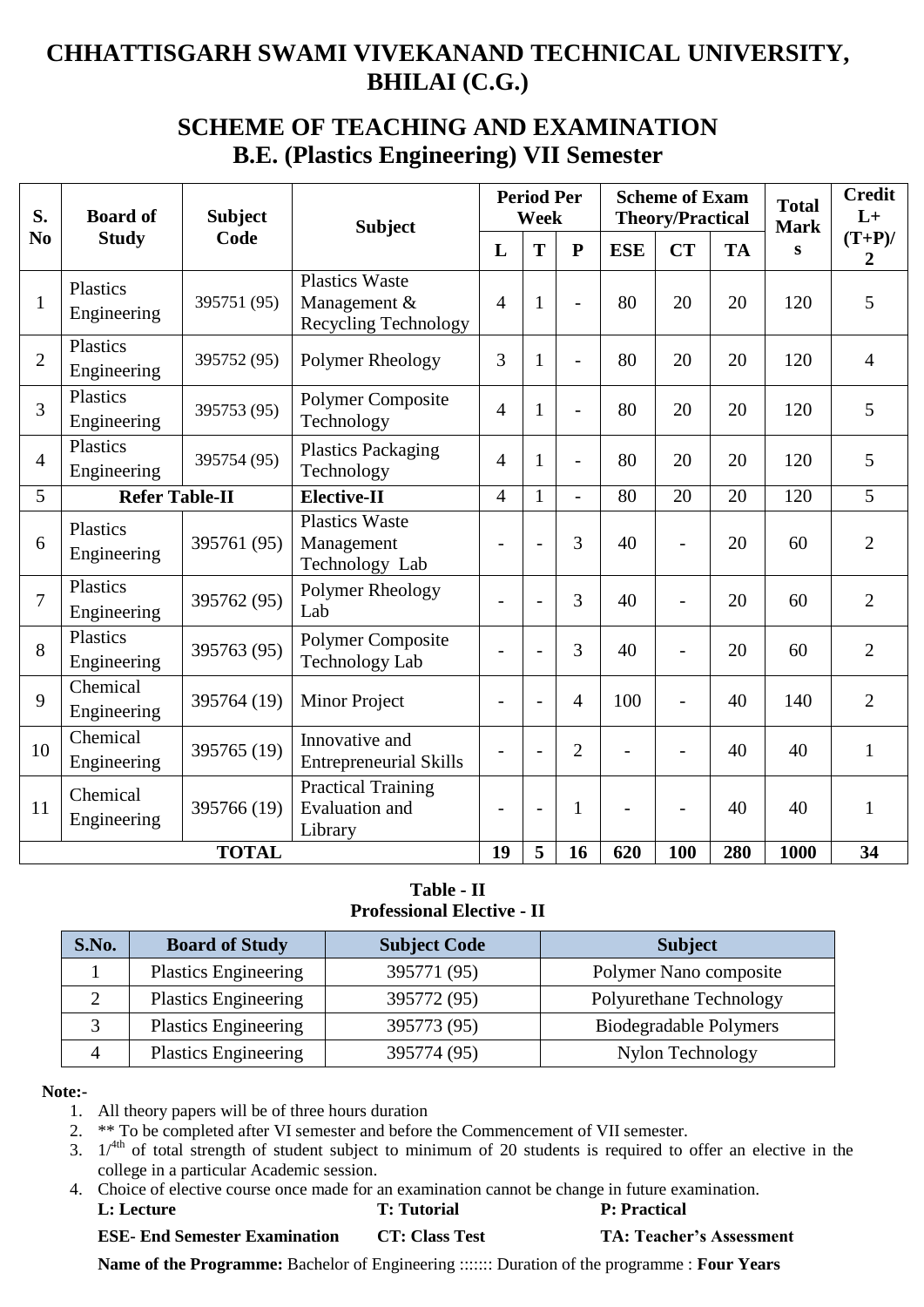### **SCHEME OF TEACHING AND EXAMINATION B.E. (Plastics Engineering) VIII Semester**

| S.             | <b>Board of</b>          | <b>Subject Code</b>    | <b>Subject</b>                                                       |                          | <b>Period Per</b><br>Week |                |                | <b>Scheme of Exam</b><br><b>Theory/Practical</b> |                | <b>Total</b>   | <b>Credit</b><br>$L+$ |
|----------------|--------------------------|------------------------|----------------------------------------------------------------------|--------------------------|---------------------------|----------------|----------------|--------------------------------------------------|----------------|----------------|-----------------------|
| N <sub>0</sub> | <b>Study</b>             |                        |                                                                      | L                        | T                         | $\mathbf{P}$   | <b>ESE</b>     | <b>CT</b>                                        | <b>TA</b>      | <b>Marks</b>   | $(T+P)/2$             |
| $\mathbf{1}$   | Plastics<br>Engineering  | 395831 (95)            | Process Economics &<br>Management for<br><b>Plastics Engineering</b> | $\overline{\mathcal{L}}$ | 1                         | $\overline{a}$ | 80             | 20                                               | 20             | 120            | 5                     |
| $\overline{2}$ | Plastics<br>Engineering  | 395832 (95)            | Polymerization<br>Engineering                                        | 3                        | $\mathbf{1}$              | $\overline{a}$ | 80             | 20                                               | 20             | 120            | 4                     |
| 3              | Plastics<br>Engineering  | 395833 (95)            | <b>Fiber Technology</b>                                              | 4                        | 1                         | $\blacksquare$ | 80             | 20                                               | 20             | 120            | 5                     |
| 4              |                          | <b>Refer Table-III</b> | <b>Professional</b><br>Elective-III                                  |                          | $\Omega$                  | $\overline{a}$ | 80             | 20                                               | 20             | 120            | $\overline{4}$        |
| 5              | <b>Refer Table-IV</b>    |                        | <b>Open Elective-IV</b>                                              | 4                        | $\overline{0}$            | $\overline{a}$ | 80             | 20                                               | 20             | 120            | $\overline{4}$        |
| 6              | Plastics<br>Engineering  | 395861 (95)            | Polymerization<br><b>Engineering Lab</b>                             |                          | $\overline{a}$            | 3              | 40             |                                                  | 20             | 60             | $\overline{2}$        |
| $\tau$         | Plastics<br>Engineering  | 395862 (95)            | <b>Fiber Technology</b><br>Lab                                       |                          |                           | 3              | 40             |                                                  | 20             | 60             | $\overline{2}$        |
| 8              | Plastics<br>Engineering  | 395863 (95)            | Adhesive & Surface<br><b>Coating Lab</b>                             | $\overline{\phantom{a}}$ | $\overline{\phantom{a}}$  | 3              | 40             | $\overline{\phantom{a}}$                         | 20             | 60             | $\overline{2}$        |
| 9              | Chemical<br>Engineering. | 395864 (19)            | Major Project                                                        | $\overline{\phantom{a}}$ | $\overline{\phantom{0}}$  | 6              | 100            | $\overline{a}$                                   | 80             | 180            | $\overline{2}$        |
| 10             | Chemical<br>Engineering. | 395865 (19)            | Report Writing and<br>Seminar                                        |                          | ۳                         | $\overline{2}$ | $\overline{a}$ |                                                  | 40             | 40             | 3                     |
| 11             |                          |                        | Library                                                              | $\overline{\phantom{a}}$ | $\overline{\phantom{0}}$  | 1              | $\overline{a}$ |                                                  | $\overline{a}$ | $\overline{a}$ | 1                     |
| <b>TOTAL</b>   |                          |                        |                                                                      | 19                       | 3                         | 18             | 620            | 100                                              | 280            | 1000           | 34                    |

#### **Table - III Professional Elective - III**

| S. No | <b>Board of Study</b>       | <b>Subject Code</b> | <b>Subject</b>             |
|-------|-----------------------------|---------------------|----------------------------|
|       | <b>Chemical Engineering</b> | 319842 (19)         | Process Engg. And Costing  |
|       | <b>Chemical Engineering</b> | 395841 (19)         | Fuel and Energy Technology |
|       | Chemical Engineering        | 319844 (19)         | Pulp and paper Technology  |

#### **Note:-**

1. All theory papers will be of three hours duration

2. 1/4<sup>th</sup> of total strength of student subject to minimum of 20 students is required to offer an elective in the college in a particular Academic session.

3. Choice of elective course once made for an examination cannot be change in future examination.

| L: Lecture                           | <b>T:</b> Tutorial    | <b>P:</b> Practical             |
|--------------------------------------|-----------------------|---------------------------------|
| <b>ESE- End Semester Examination</b> | <b>CT: Class Test</b> | <b>TA: Teacher's Assessment</b> |